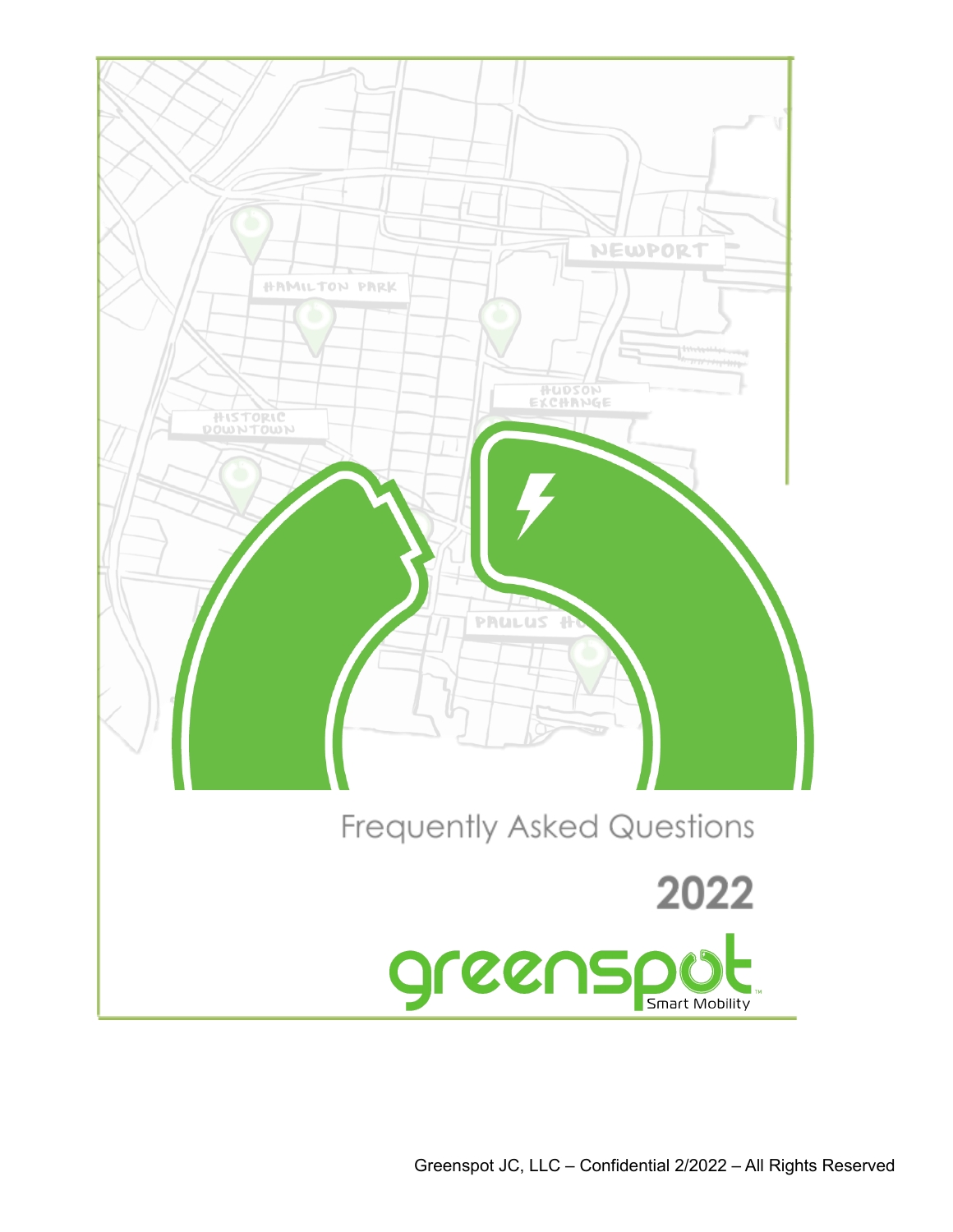# What is Greenspot?

Greenspot is a New Jersey-based award-winning<sup>1</sup> electric mobility provider who works with the public, private, and non-profit sectors to deploy networks of electric vehicle charging stations. Greenspot's approach to electric vehicle charging is to create community-focused, publicly accessible charging hubs. Greenspot's charging station hub services include:

- 1. Partnering with the site host;
- 2. Installing and operating Level II and DCFC electric vehicle (EV) charging stations;
- 3. Providing EV drivers with 24/7 customer service; and
- 4. Engaging with the local community.

Greenspot was founded in 2014 and successfully implemented a pilot project in Jersey City, New Jersey where we created a 19 parking space EV station hub in the public right-of-way, consisting of nine dual-port Level II charging stations and one DC Fast Charger. The initial project was deemed a success by both the municipality and Greenspot, which led to future expansion of additional projects in other cities.

Since 2014 to date, we have installed and operate over 200 EV stations world wide. Greenspot has strategically expanded its network to include public charging station projects across the Northeast and Midwest in locations such as: Asbury Park, Montclair, and Long Brunch, NJ, Newton, Brookline and Watertown, MA, Westland, MI, Columbus, OH, Ashland VA, New Rochelle, Yonkers, and Mamaroneck, NY and internationally in Israel. Greenspot continues to expand, through its partnership with the Federal Department of Energy, the Virginia Clean Cities Coalition, Empire Clean Cities, Clean Fuels Ohio, Living Green City and Argonne National Laboratory.

### What do you need from us?

Greenspot funds the entire project at zero cost! However, Greenspot needs parking spots in lots, garages, or the public right of way. We ask for the site host to maintain safe and hazard free locations and enforce the towing of violators, which are non-electric vehicles in electric vehicle parking spots or electric vehicles parked and not connected to the charging station.

### What does it cost?

Greenspot funds the entire process, including site feasibility, station procurement, installation and management of the operation. Greenspot leverages federal, state, and utility level grants and/or rebates to offset the initial cost of installation, and enable the company to create projects with a larger scope and scale.

**<sup>1</sup>** 609-204-9176 | 155 2ʰª Street Jersey City, Ŋ 07302 | info@joingreenspot.com | աաա.joingreenspot.com



 $^{\mathrm{1}}$  Greenspot is the New Jersey 2018 Governor's Environmental Excellence award winner.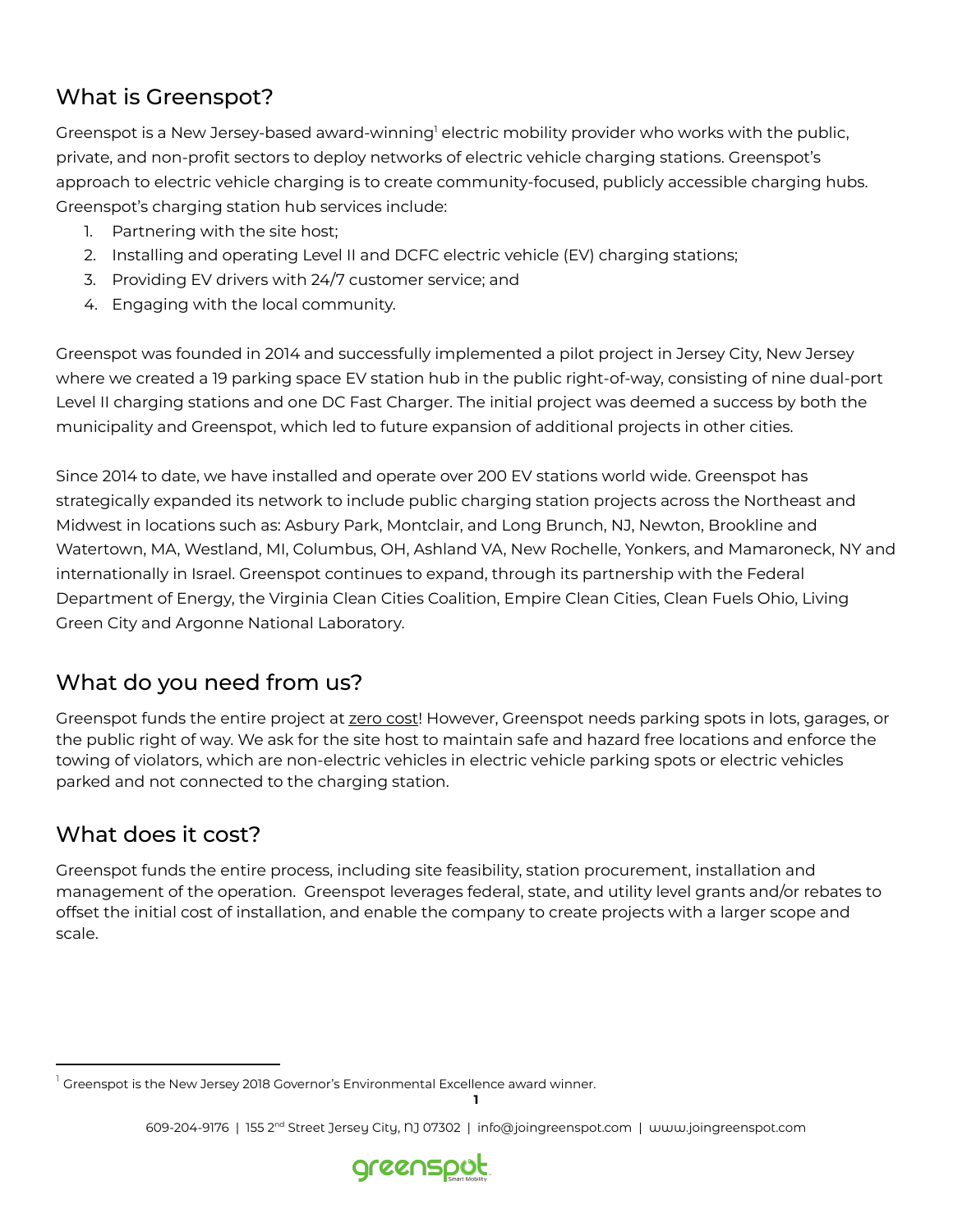## Is there profit sharing?

Yes! Typically, a percentage of the profit will be shared to the site host. In some cases the profit sharing will increase once our investment is returned.

#### What is the minimum number of locations needed to start?

Greenspot's strategy is to target locations where there is potential for relatively high vehicle utilization. We typically begin with a pilot phase, working in tandem with both our feasibility studies and with the site host to select the optimal locations.

Greenspot takes a phased approach in order to ensure our program is optimally suited and custom tailored for each location. The phased approach allows for expansion based on program success, and modifications to be made based on data gathered from previous phases. We grow with the site host to ensure they have enough EV chargers to support driver needs. Greenspot typically installs stations for 4-8 parking spots per location, but we can meet any needs.

# Why should we give you parking spots? We already have parking issues.

Greenspot is driven by the mission to create new and efficient transportation options for site hosts. By building electric vehicle infrastructure, we are facilitating electric vehicle adoption and offering a viable alternative to car ownership. Our comprehensive mobility solutions reduce the number of cars on the road, decreasing congestion and cutting our collective carbon footprint. As the site host, it's also a way for you to draw potential customers to your location.

### Who installs the charging stations?

Greenspot coordinates with professionally licensed, local electricians to install the EV charging stations. This creates jobs for the community. Installation costs are covered solely by Greenspot.

### What type of stations are installed?

Greenspot installs Level 2 and DC fast chargers, incorporating state-of-the-art technologies at its locations. Greenspot's infrastructure is strategically developed to adapt to new technologies and trends and sets a long-term foundation for decades to come. As energy efficiency and storage norms are changing, Greenspot strives to ensure it finds the most sustainable and affordable solutions for your location.

### How much power does Greenspot need?

Greenspot works together with the site host and the local utility to ensure sufficient power is available in the designated location. Greenspot installs the necessary infrastructure to run the electrical conduit from the power source to the chargers. We comply with national electric code regulations when installing our electric vehicle supply equipment.